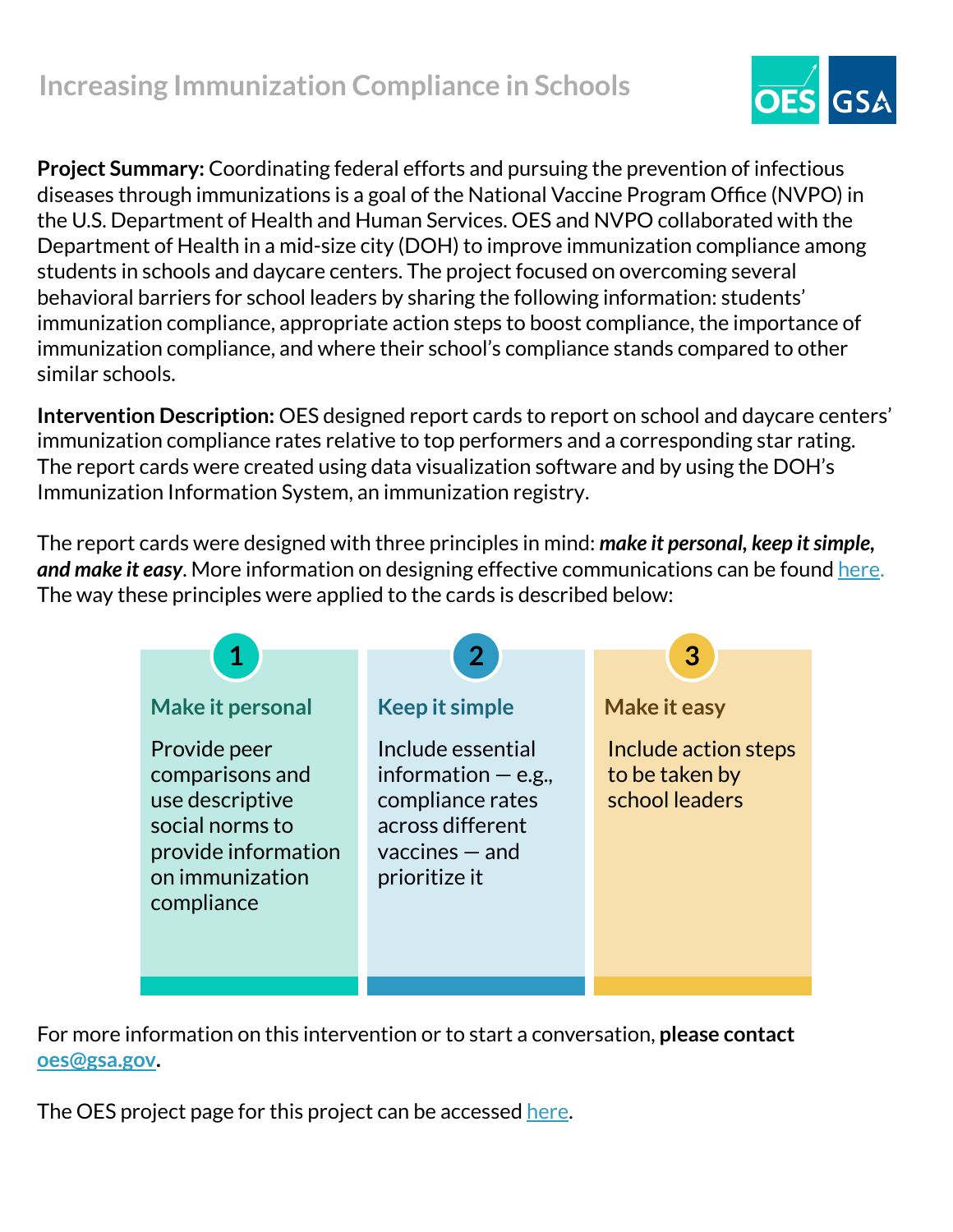

Provide peer comparison of immunization compliance rates

Prompt implementation intention with actionable information